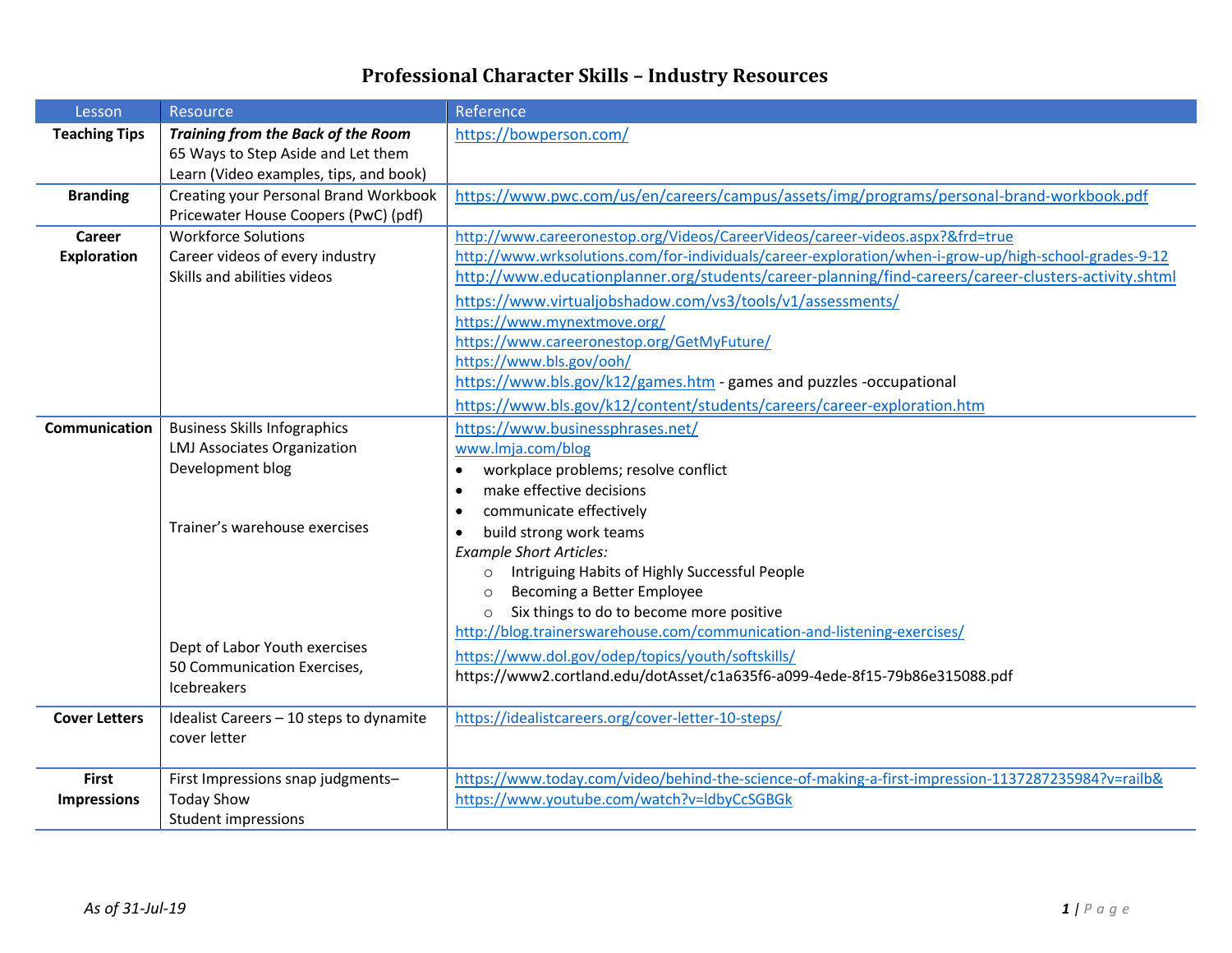| Lesson                | Resource                                       | Reference                                                                                                 |
|-----------------------|------------------------------------------------|-----------------------------------------------------------------------------------------------------------|
| <b>Handling</b>       | Video tips (animated)                          | https://www.youtube.com/watch?v=EABFilCZJy8&t=51s                                                         |
| <b>Conflict</b>       | Think it through - teen video                  | https://www.youtube.com/watch?v=xDoQIpe5TxA                                                               |
|                       |                                                |                                                                                                           |
| Intro                 | Skills for Success in 21 <sup>st</sup> century | https://www.professionalpractice.org/about-us/skills for success 2/                                       |
|                       | workplace                                      |                                                                                                           |
|                       | Natl Institute for Professional                | https://www.forbes.com/sites/forbescommunicationscouncil/2018/04/27/four-essential-skills-for-workplace-  |
|                       | Practice                                       | success-in-the-21st-century-digital-economy/#599086203fa4                                                 |
|                       | Forbes<br>$\bullet$                            |                                                                                                           |
|                       | 15 Ways to teach soft skills in CTE            | https://www.realityworks.com/blog/15-ways-to-teach-soft-skills-in-your-cte-classroom/                     |
|                       | classroom                                      |                                                                                                           |
| Intro                 | 7 Reasons Why Emotional Intelligence Is        | https://www.fastcompany.com/3059481/7-reasons-why-emotional-intelligence-is-one-of-the-fastest-           |
|                       | One of The Fastest-Growing Job Skills          | growing-job-skills                                                                                        |
|                       |                                                |                                                                                                           |
|                       | Robots are coming for your job-soft            | https://www.linkedin.com/pulse/robots-coming-your-job-essential-soft-skills-help-you-glenn-leibowitz      |
|                       | skills to fend them off                        |                                                                                                           |
| Lesson                | KDuggins - black female teen TedTalk           | https://www.youtube.com/watch?v=sncGGjaYJ5I                                                               |
| <b>Code Switching</b> | (code switching)                               | https://vimeo.com/86367860                                                                                |
|                       | Students in school                             | http://www.pbs.org/pov/americanpromise/lesson-plan/                                                       |
|                       | Entire PBS lesson plan                         |                                                                                                           |
| <b>Networking</b>     | Follow-up email after meeting new              | http://www.mindmaven.com/blog/how-to-write-a-great-follow-up-email-to-a-meeting/                          |
|                       | contact for network                            | https://www.thebalancecareers.com/job-fair-follow-up-2060750                                              |
|                       |                                                | https://www.thebalancecareers.com/follow-up-letter-to-a-contact-met-at-a-networking-event-2063486         |
|                       |                                                | https://www.themuse.com/advice/finally-5-email-templates-that-make-following-up-with-anyone-way-          |
|                       |                                                | less-awkward                                                                                              |
| <b>Online Courses</b> | <b>MOOC Courses</b>                            | Khan Academy - https://www.khanacademy.org/college-careers-more<br>$\bullet$                              |
|                       | Is it for teens? Suggested topics:             | Coursera<br>$\bullet$                                                                                     |
|                       | http://onlinelearningsuccess.org/online-       | EdX<br>$\bullet$                                                                                          |
|                       | courses-teenagers/                             | Class-central.com<br>$\bullet$                                                                            |
|                       |                                                | Udacity<br>$\bullet$                                                                                      |
|                       | <b>Group and Training Activity Database -</b>  | $\bullet$<br>Open2study                                                                                   |
|                       | contain activities for a variety of subject    | http://activities.thetrainingworld.com/index.php?<br>$\bullet$                                            |
|                       | matters                                        |                                                                                                           |
| <b>Professional</b>   | How Your Professional Appearance               | https://advisorsresource.amzfinancial.com/blog/how-your-professional-appearance-affects-productivity-and- |
| <b>Dress</b>          | Affects Productivity and Confidence            | confidence                                                                                                |
|                       |                                                |                                                                                                           |
| Professional          | <b>Professional Email Tips</b>                 | https://www.huffingtonpost.com/entry/the-etiquette-of-a-profes_b_5275926.html                             |
| Email                 |                                                |                                                                                                           |